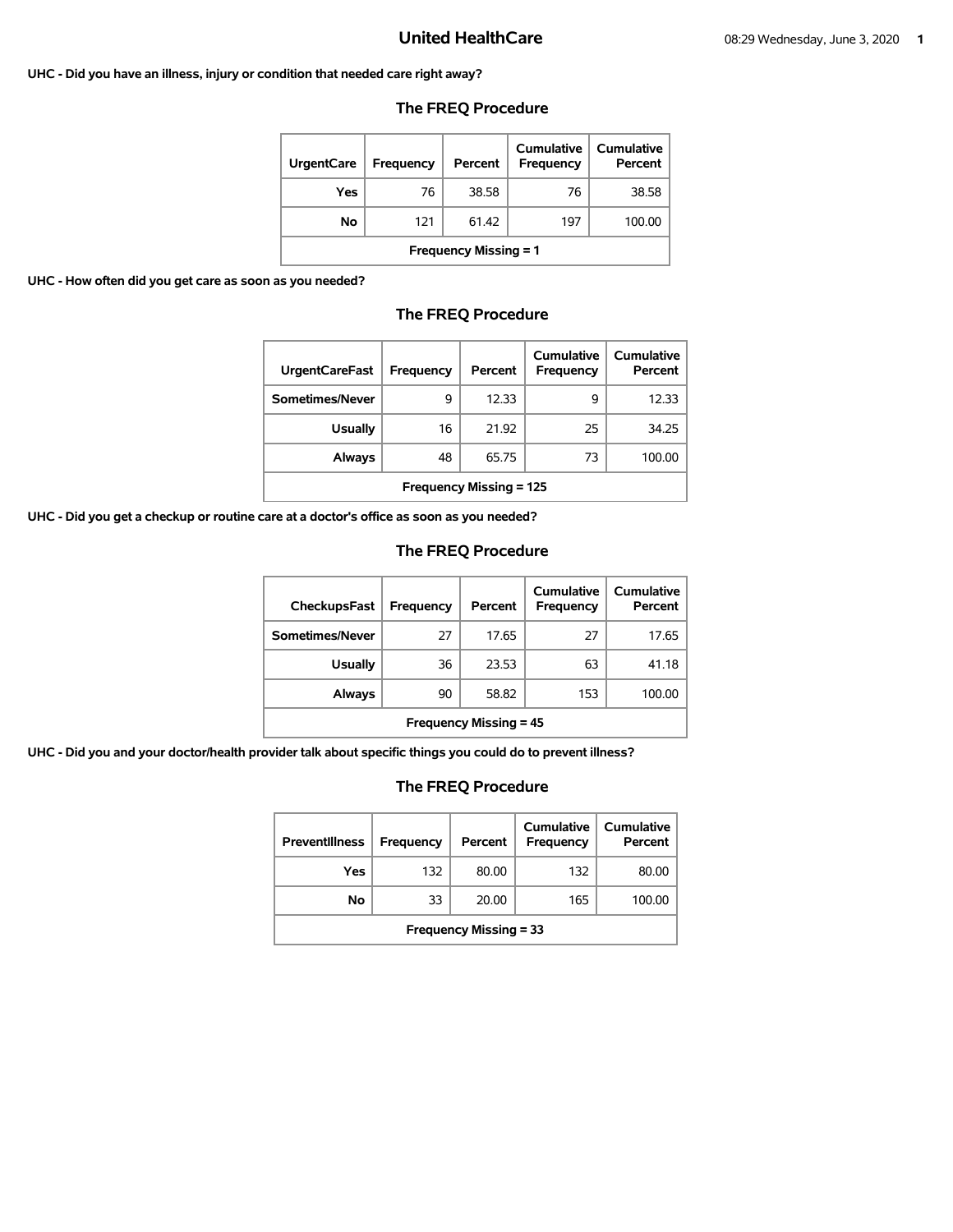**UHC - Did you and your doctor/health provider talk about starting or stopping a medication?** 

# **The FREQ Procedure**

| <b>MedStartStop</b>           | Frequency | Percent | Cumulative<br>Frequency | Cumulative<br>Percent |
|-------------------------------|-----------|---------|-------------------------|-----------------------|
| Yes                           | 81        | 49.69   | 81                      | 49.69                 |
| No.                           | 82        | 50.31   | 163                     | 100.00                |
| <b>Frequency Missing = 35</b> |           |         |                         |                       |

**UHC - Did you and your doctor/health provider talk about reasons you might want to take a medicine?** 

# **The FREQ Procedure**

| <b>MedDiscuss</b>              | Frequency | Percent | Cumulative<br>Frequency | Cumulative<br>Percent |  |
|--------------------------------|-----------|---------|-------------------------|-----------------------|--|
| Yes                            | 74        | 92.50   | 74                      | 92.50                 |  |
| No                             | 6         | 7.50    | 80                      | 100.00                |  |
| <b>Frequency Missing = 118</b> |           |         |                         |                       |  |

**UHC - Did you and your doctor/health provider talk about reasons you might want to stop taking a medication?** 

# **The FREQ Procedure**

| <b>MedNoDiscuss</b>            | Frequency | Percent | <b>Cumulative</b><br>Frequency | <b>Cumulative</b><br>Percent |
|--------------------------------|-----------|---------|--------------------------------|------------------------------|
| Yes                            | 60        | 75.00   | 60                             | 75.00                        |
| No                             | 20        | 25.00   | 80                             | 100.00                       |
| <b>Frequency Missing = 118</b> |           |         |                                |                              |

**UHC - Did you and your doctor/health provider ask what you thought was best for you when discussing starting or stopping a medication?** 

| <b>MedBestAsk</b>              | Frequency | Percent | Cumulative<br><b>Frequency</b> | Cumulative<br>Percent |
|--------------------------------|-----------|---------|--------------------------------|-----------------------|
| Yes                            | 64        | 82.05   | 64                             | 82.05                 |
| No                             | 14        | 17.95   | 78                             | 100.00                |
| <b>Frequency Missing = 120</b> |           |         |                                |                       |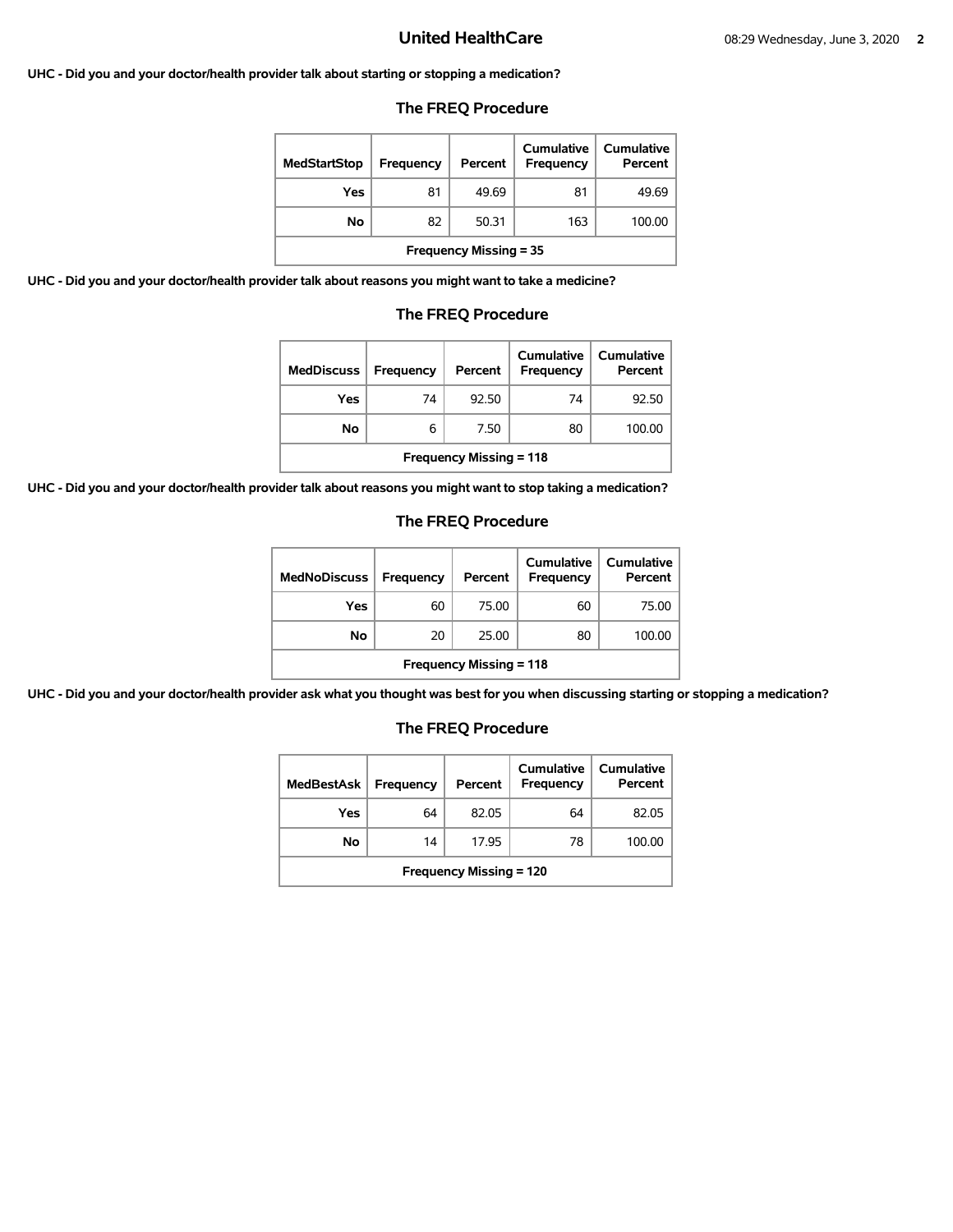### **UHC - How would you rate your health care quality in the last six months?**

| CareRate                      | Frequency | Percent | Cumulative<br>Frequency | Cumulative<br>Percent |  |
|-------------------------------|-----------|---------|-------------------------|-----------------------|--|
| <b>Bad</b>                    | 13        | 7.88    | 13                      | 7.88                  |  |
| Good                          | 64        | 38.79   | 77                      | 46.67                 |  |
| Great                         | 88        | 53.33   | 165                     | 100.00                |  |
| <b>Frequency Missing = 33</b> |           |         |                         |                       |  |

# **The FREQ Procedure**

**UHC - How often was it easy to get care, tests, or treatments you needed?** 

# **The FREQ Procedure**

| CareEasy                      | Frequency | Percent | Cumulative<br>Frequency | Cumulative<br>Percent |
|-------------------------------|-----------|---------|-------------------------|-----------------------|
| Sometimes/Never               | 14        | 8.48    | 14                      | 8.48                  |
| <b>Usually</b>                | 63        | 38.18   | 77                      | 46.67                 |
| Always                        | 88        | 53.33   | 165                     | 100.00                |
| <b>Frequency Missing = 33</b> |           |         |                         |                       |

**UHC - How often did your doctor explain things in a way that was easy to understand?** 

# **The FREQ Procedure**

| <b>DrUnderstand</b>           | Frequency | Percent | Cumulative<br>Frequency | Cumulative<br>Percent |  |
|-------------------------------|-----------|---------|-------------------------|-----------------------|--|
| Sometimes/Never               | 7         | 4.70    |                         | 4.70                  |  |
| <b>Usually</b>                | 24        | 16.11   | 31                      | 20.81                 |  |
| Always                        | 118       | 79.19   | 149                     | 100.00                |  |
| <b>Frequency Missing = 49</b> |           |         |                         |                       |  |

**UHC - How often did your personal doctor listen to you?** 

# **The FREQ Procedure**

| <b>DrListen</b>               | Frequency | Percent | Cumulative<br>Frequency | Cumulative<br>Percent |  |
|-------------------------------|-----------|---------|-------------------------|-----------------------|--|
| Sometimes/Never               | 8         | 5.37    | 8                       | 5.37                  |  |
| <b>Usually</b>                | 27        | 18.12   | 35                      | 23.49                 |  |
| <b>Always</b>                 | 114       | 76.51   | 149                     | 100.00                |  |
| <b>Frequency Missing = 49</b> |           |         |                         |                       |  |

**UHC - How often did your personal doctor show respect for what you had to say?**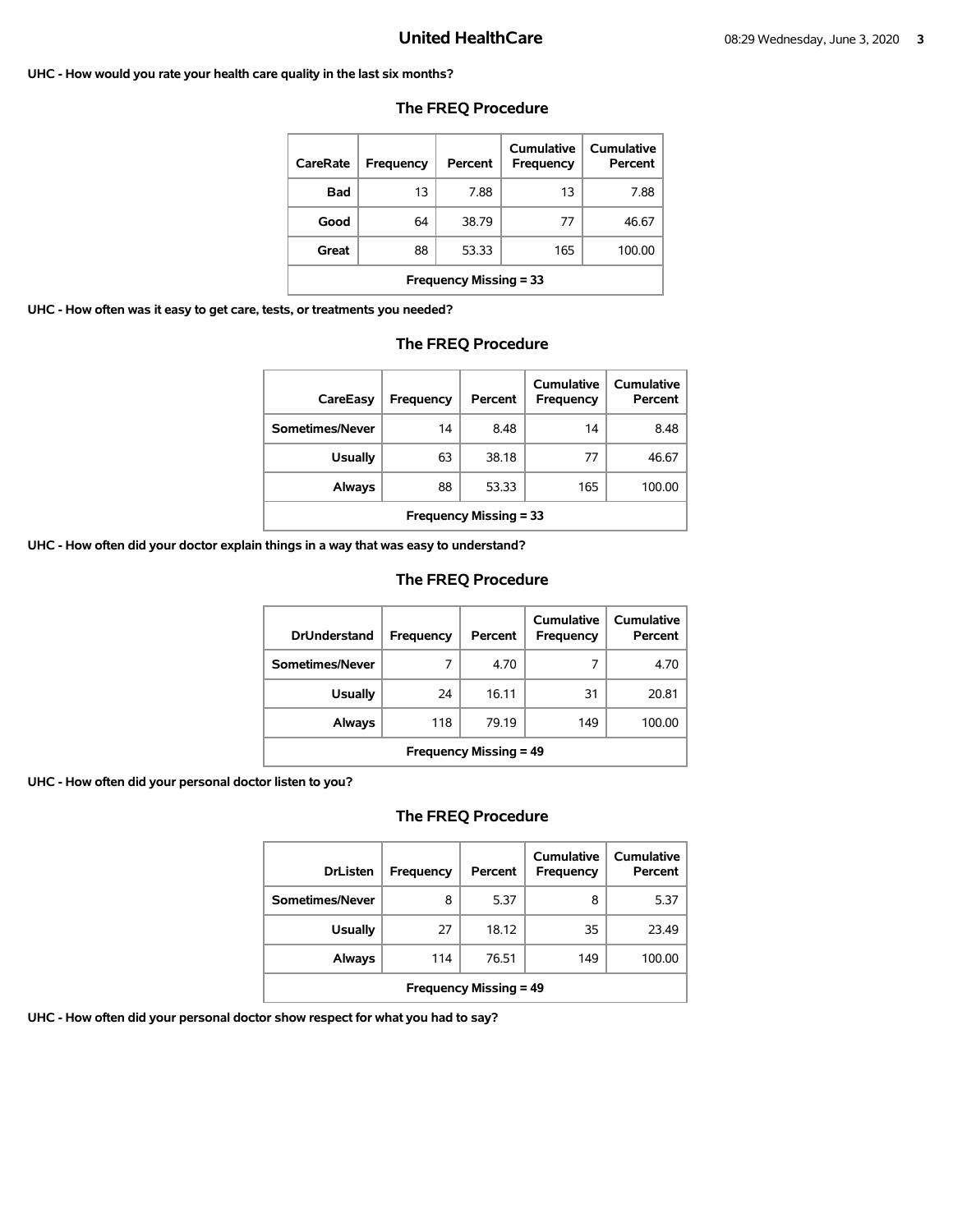| <b>DrRespect</b>              | Frequency | Percent | Cumulative<br>Frequency | <b>Cumulative</b><br>Percent |  |
|-------------------------------|-----------|---------|-------------------------|------------------------------|--|
| Sometimes/Never               | 6         | 4.03    | 6                       | 4.03                         |  |
| <b>Usually</b>                | 22        | 14.77   | 28                      | 18.79                        |  |
| Always                        | 121       | 81.21   | 149                     | 100.00                       |  |
| <b>Frequency Missing = 49</b> |           |         |                         |                              |  |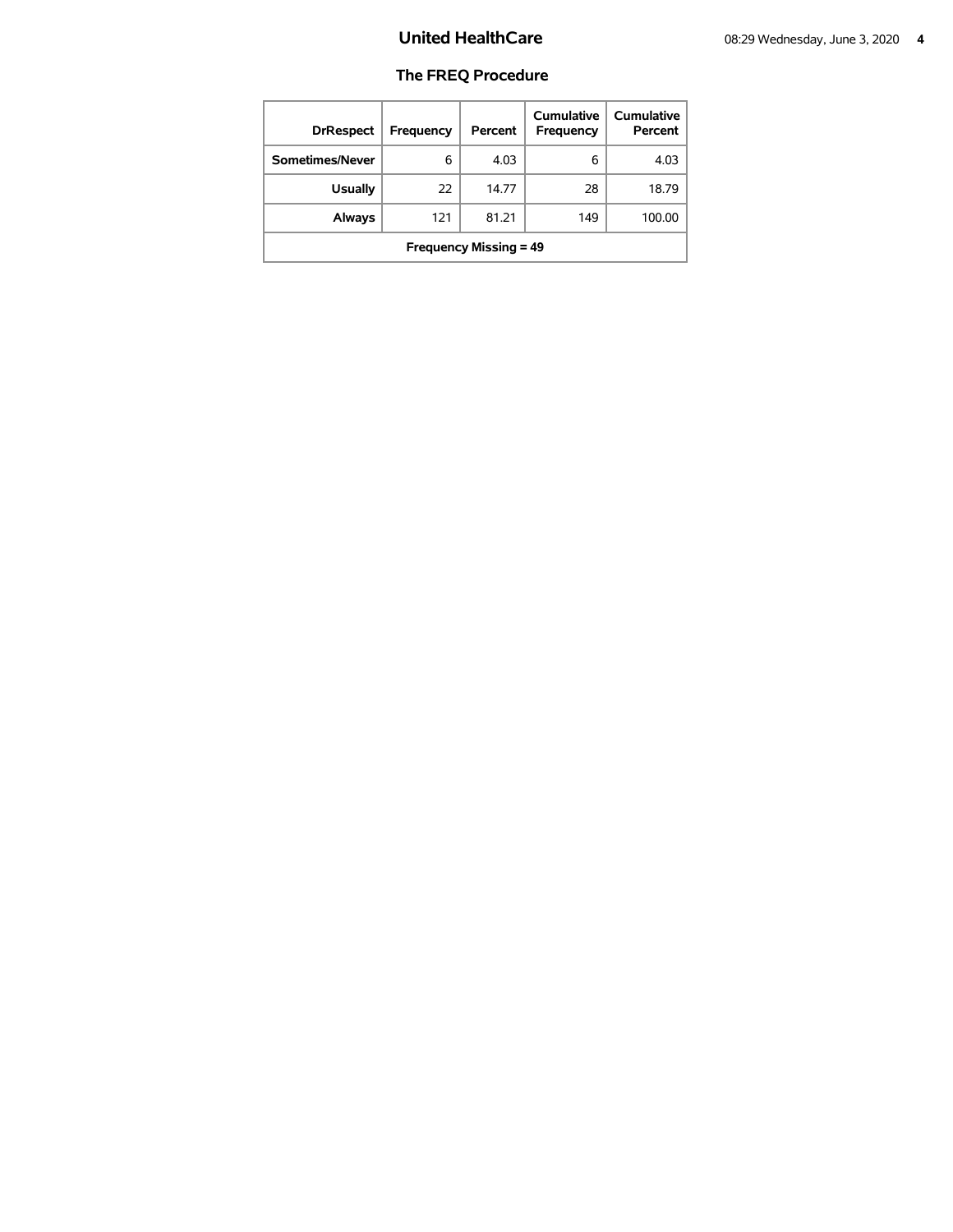### **UHC - How often did your personal doctor spend enough time with you?**

| <b>DrTime</b>                 | Frequency | Percent | Cumulative<br><b>Frequency</b> | Cumulative<br>Percent |  |
|-------------------------------|-----------|---------|--------------------------------|-----------------------|--|
| Sometimes/Never               | 11        | 7.43    | 11                             | 7.43                  |  |
| <b>Usually</b>                | 33        | 22.30   | 44                             | 29.73                 |  |
| Always                        | 104       | 70.27   | 148                            | 100.00                |  |
| <b>Frequency Missing = 50</b> |           |         |                                |                       |  |

# **The FREQ Procedure**

**UHC - In the last six months, did you get care from another doctor or health provider other than your personal doctor?** 

| Always                                                               |           | 104 | 70.27   |  |                                | 148 | 100.00                       |  |
|----------------------------------------------------------------------|-----------|-----|---------|--|--------------------------------|-----|------------------------------|--|
| <b>Frequency Missing = 50</b>                                        |           |     |         |  |                                |     |                              |  |
| e from another doctor or health provider other than your personal do |           |     |         |  |                                |     |                              |  |
| <b>The FREQ Procedure</b>                                            |           |     |         |  |                                |     |                              |  |
| <b>CareMulti</b>                                                     | Frequency |     | Percent |  | <b>Cumulative</b><br>Frequency |     | <b>Cumulative</b><br>Percent |  |

| CareMulti                     | <b>Frequency</b> | Percent | Cumulative<br><b>Frequency</b> | Cumulative<br>Percent |  |
|-------------------------------|------------------|---------|--------------------------------|-----------------------|--|
| Yes                           | 110              | 73.83   | 110                            | 73.83                 |  |
| No                            | 39               | 26.17   | 149                            | 100.00                |  |
| <b>Frequency Missing = 49</b> |                  |         |                                |                       |  |

**UHC - How often did your personal doctor seemed informed with care you received from other doctors or providers?** 

# **The FREQ Procedure**

| <b>DrInformedMultiDr</b>      | <b>Frequency</b> | Percent | Cumulative<br>Frequency | Cumulative<br>Percent |  |
|-------------------------------|------------------|---------|-------------------------|-----------------------|--|
| Sometimes/Never               | 23               | 21.30   | 23                      | 21.30                 |  |
| Usually                       | 36               | 33.33   | 59                      | 54.63                 |  |
| Always                        | 49               | 45.37   | 108                     | 100.00                |  |
| <b>Frequency Missing = 90</b> |                  |         |                         |                       |  |

**UHC - How would you rate your personal doctor?** 

| <b>DrRate</b>                 | Frequency | Percent | Cumulative<br>Frequency | Cumulative<br>Percent |  |  |
|-------------------------------|-----------|---------|-------------------------|-----------------------|--|--|
| Bad                           | 10        | 5.88    | 10                      | 5.88                  |  |  |
| Good                          | 50        | 29.41   | 60                      | 35.29                 |  |  |
| Great                         | 110       | 64.71   | 170                     | 100.00                |  |  |
| <b>Frequency Missing = 28</b> |           |         |                         |                       |  |  |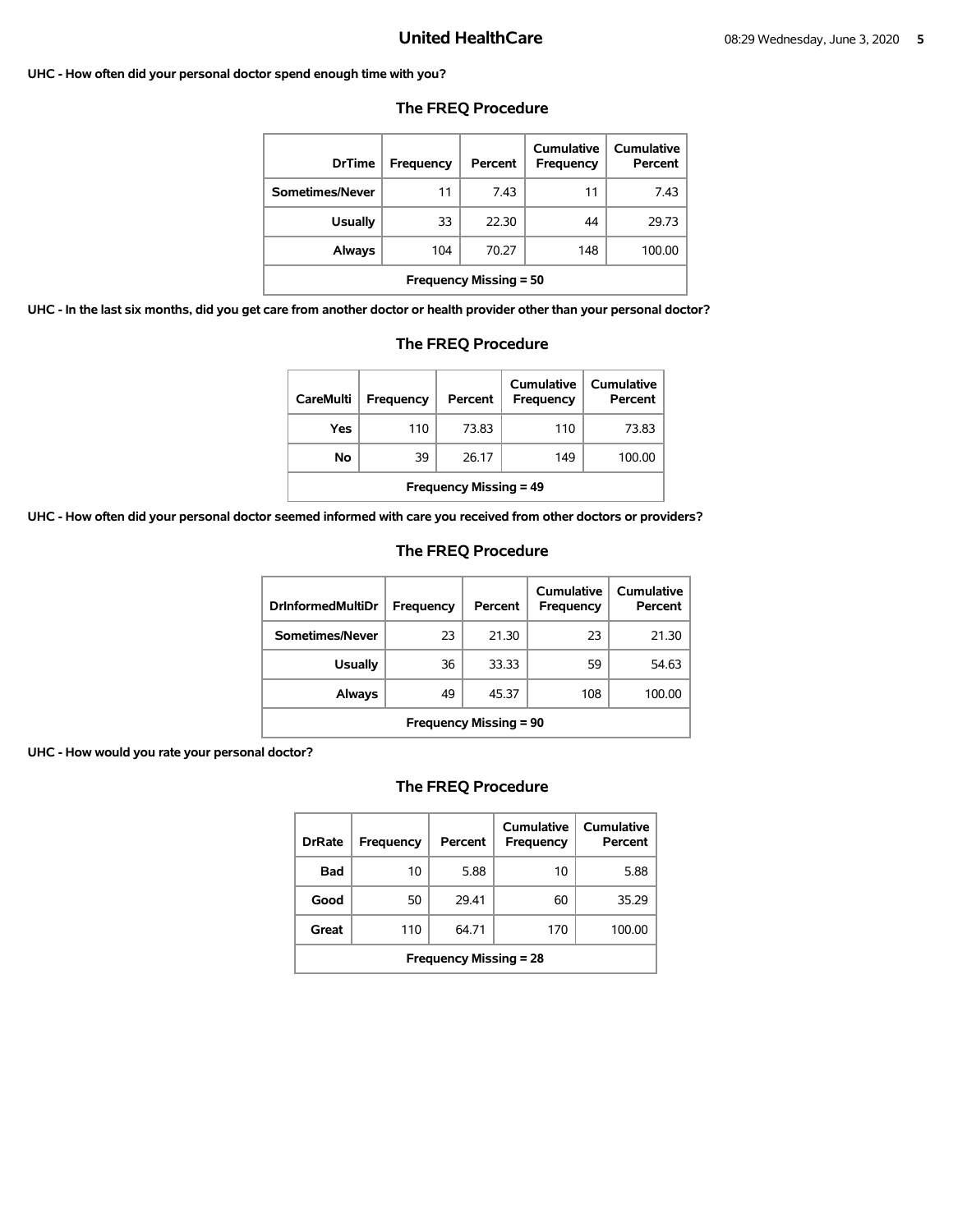### **UHC - Did you visit a specialist?**

# **The FREQ Procedure**

| <b>Specialist</b>            | Frequency | Percent | Cumulative<br><b>Frequency</b> | Cumulative<br>Percent |  |
|------------------------------|-----------|---------|--------------------------------|-----------------------|--|
| Yes                          | 105       | 53.57   | 105                            | 53.57                 |  |
| No                           | 91        | 46.43   | 196                            | 100.00                |  |
| <b>Frequency Missing = 2</b> |           |         |                                |                       |  |

**UHC - How often did you get an appointment with a specialist as soon as you needed?** 

# **The FREQ Procedure**

| <b>SpecialistFast</b>         | Frequency | Percent | Cumulative<br>Frequency | Cumulative<br>Percent |  |  |
|-------------------------------|-----------|---------|-------------------------|-----------------------|--|--|
| Sometimes/Never               | 11        | 10.58   | 11                      | 10.58                 |  |  |
| <b>Usually</b>                | 39        | 37.50   | 50                      | 48.08                 |  |  |
| Always                        | 54        | 51.92   | 104                     | 100.00                |  |  |
| <b>Frequency Missing = 94</b> |           |         |                         |                       |  |  |

**UHC - How would you rate your specialist?** 

| <b>SpecialistRate</b>         | Frequency | Percent | Cumulative<br><b>Frequency</b> | Cumulative<br>Percent |  |  |
|-------------------------------|-----------|---------|--------------------------------|-----------------------|--|--|
| <b>Bad</b>                    | 5         | 4.81    | 5                              | 4.81                  |  |  |
| Good                          | 29        | 27.88   | 34                             | 32.69                 |  |  |
| Great                         | 70        | 67.31   | 104                            | 100.00                |  |  |
| <b>Frequency Missing = 94</b> |           |         |                                |                       |  |  |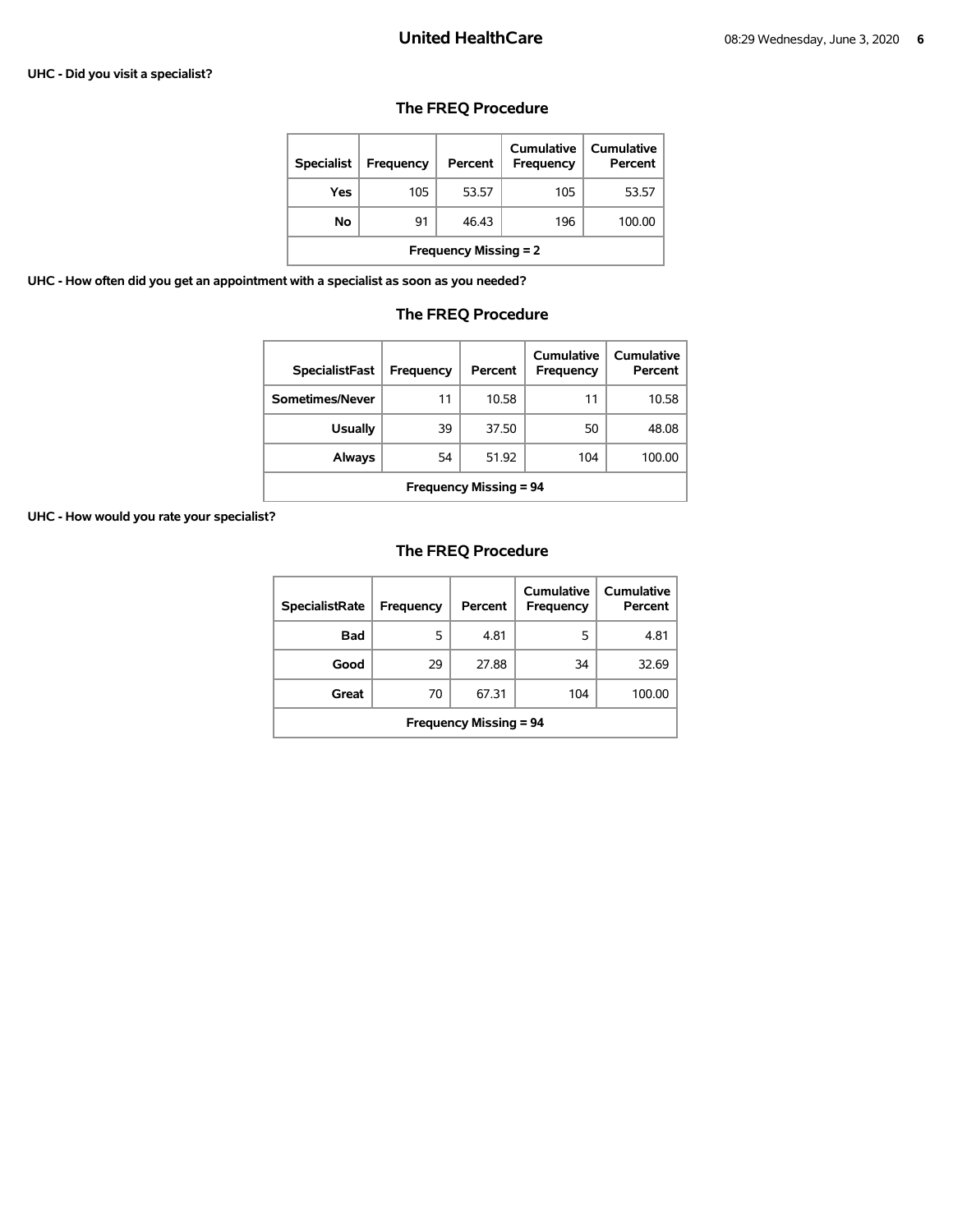### **UHC - Did you get information or help from your health plan's customer services?**

# **The FREQ Procedure**

| CS                           | Frequency | Percent | Cumulative<br>Frequency | <b>Cumulative</b><br>Percent |  |  |
|------------------------------|-----------|---------|-------------------------|------------------------------|--|--|
| Yes                          | 58        | 29.44   | 58                      | 29.44                        |  |  |
| No                           | 139       | 70.56   | 197                     | 100.00                       |  |  |
| <b>Frequency Missing = 1</b> |           |         |                         |                              |  |  |

**UHC - How often were you able to get information or help from your health plan's customer services?** 

# **The FREQ Procedure**

| <b>CSHelp</b>                  | Frequency | Percent | Cumulative<br><b>Frequency</b> | Cumulative<br>Percent |  |
|--------------------------------|-----------|---------|--------------------------------|-----------------------|--|
| Sometimes/Never                | 13        | 22.81   | 13                             | 22.81                 |  |
| <b>Usually</b>                 | 18        | 31.58   | 31                             | 54.39                 |  |
| <b>Always</b>                  | 26        | 45.61   | 57                             | 100.00                |  |
| <b>Frequency Missing = 141</b> |           |         |                                |                       |  |

**UHC - How often were you treated with respect and courtesy by your health plan's customer services?** 

# **The FREQ Procedure**

| <b>CSRespect</b>               | Frequency | Percent | <b>Cumulative</b><br>Frequency | Cumulative<br>Percent |  |  |
|--------------------------------|-----------|---------|--------------------------------|-----------------------|--|--|
| Sometimes/Never                | 3         | 5.26    | 3                              | 5.26                  |  |  |
| <b>Usually</b>                 | 10        | 17.54   | 13                             | 22.81                 |  |  |
| Always                         | 44        | 77.19   | 57                             | 100.00                |  |  |
| <b>Frequency Missing = 141</b> |           |         |                                |                       |  |  |

**UHC - Did you have to fill out any forms with your health plan?** 

| <b>Forms</b>                 | Frequency | Percent | Cumulative<br>Frequency | Cumulative<br>Percent |  |
|------------------------------|-----------|---------|-------------------------|-----------------------|--|
| Yes                          | 22        | 11.46   | 22                      | 11.46                 |  |
| No.                          | 170       | 88.54   | 192                     | 100.00                |  |
| <b>Frequency Missing = 6</b> |           |         |                         |                       |  |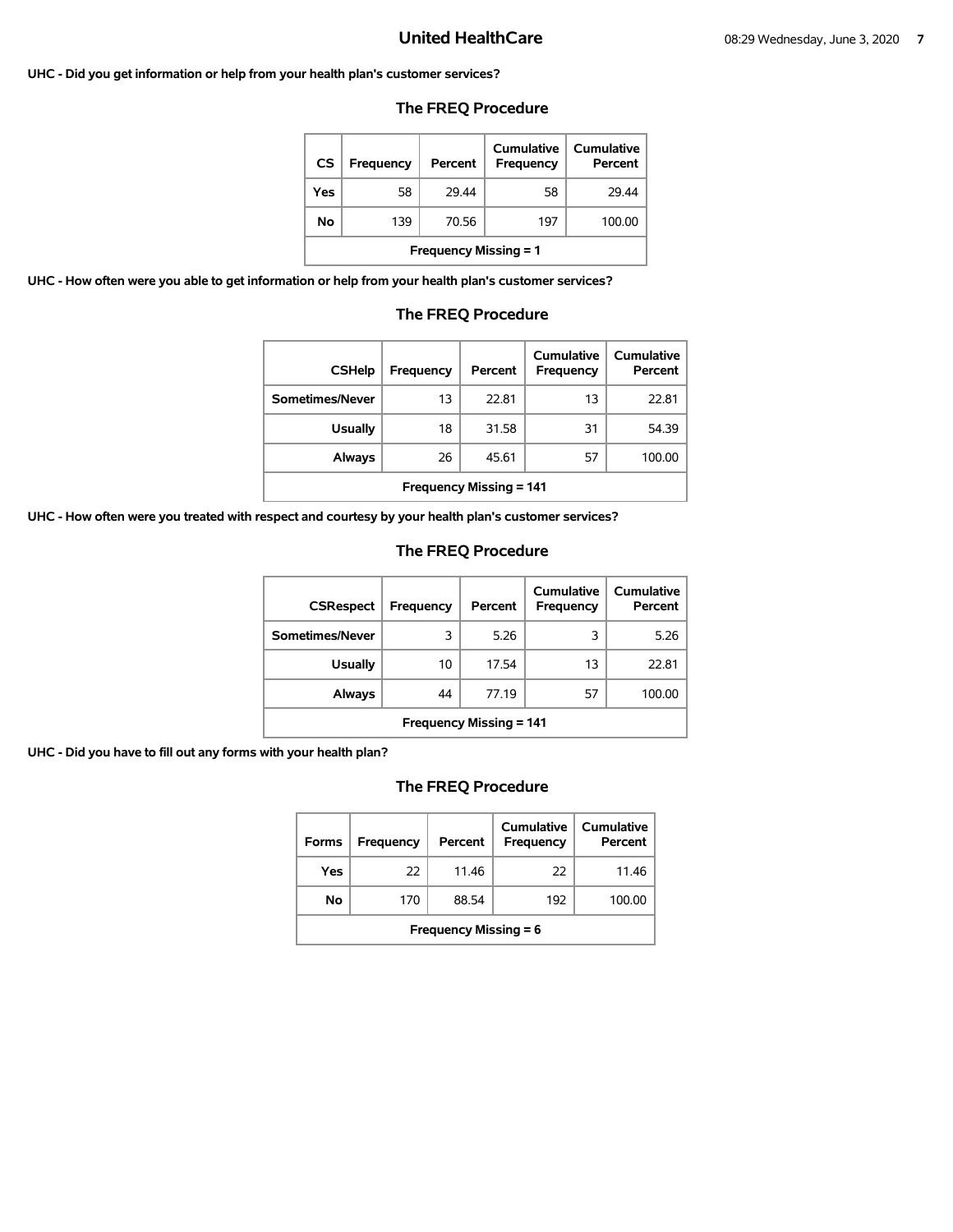### **UHC - How often were forms from your health plan easy to fill out?**

| FormsEasy                      | Frequency | Percent | Cumulative<br>Frequency | Cumulative<br>Percent |  |
|--------------------------------|-----------|---------|-------------------------|-----------------------|--|
| Sometimes/Never                | 5         | 22.73   | 5                       | 22.73                 |  |
| <b>Usually</b>                 | 9         | 40.91   | 14                      | 63.64                 |  |
| <b>Always</b>                  | 8         | 36.36   | 22                      | 100.00                |  |
| <b>Frequency Missing = 176</b> |           |         |                         |                       |  |

# **The FREQ Procedure**

# **UHC - How would you rate your health plan?**

# **The FREQ Procedure**

| <b>PlanRate</b>              | Frequency | Percent | Cumulative<br>Frequency | Cumulative<br>Percent |  |
|------------------------------|-----------|---------|-------------------------|-----------------------|--|
| Bad                          | 42        | 21.54   | 42                      | 21.54                 |  |
| Good                         | 87        | 44.62   | 129                     | 66.15                 |  |
| Great                        | 66        | 33.85   | 195                     | 100.00                |  |
| <b>Frequency Missing = 3</b> |           |         |                         |                       |  |

**UHC - In general, how woul you rate your overall health?** 

# **The FREQ Procedure**

| <b>OverallHealthRate</b>      | <b>Frequency</b> | Percent | <b>Cumulative</b><br>Frequency | <b>Cumulative</b><br>Percent |
|-------------------------------|------------------|---------|--------------------------------|------------------------------|
| <b>Excellent</b>              | 28               | 14.14   | 28                             | 14.14                        |
| <b>Very Good</b>              | 83               | 41.92   | 111                            | 56.06                        |
| Good                          | 67               | 33.84   | 178                            | 89.90                        |
| Fair                          | 18               | 9.09    | 196                            | 98.99                        |
| <b>Unknown/Did Not Answer</b> | 2                | 1.01    | 198                            | 100.00                       |

**UHC - In general, how woul you rate your overall mental or emotional health?** 

| <b>MentalHealthRate</b>       | <b>Frequency</b> | Percent | Cumulative<br><b>Frequency</b> | <b>Cumulative</b><br>Percent |
|-------------------------------|------------------|---------|--------------------------------|------------------------------|
| <b>Excellent</b>              | 51               | 25.76   | 51                             | 25.76                        |
| <b>Very Good</b>              | 78               | 39.39   | 129                            | 65.15                        |
| Good                          | 50               | 25.25   | 179                            | 90.40                        |
| Fair                          | 11               | 5.56    | 190                            | 95.96                        |
| Poor                          | 5                | 2.53    | 195                            | 98.48                        |
| <b>Unknown/Did Not Answer</b> | 3                | 1.52    | 198                            | 100.00                       |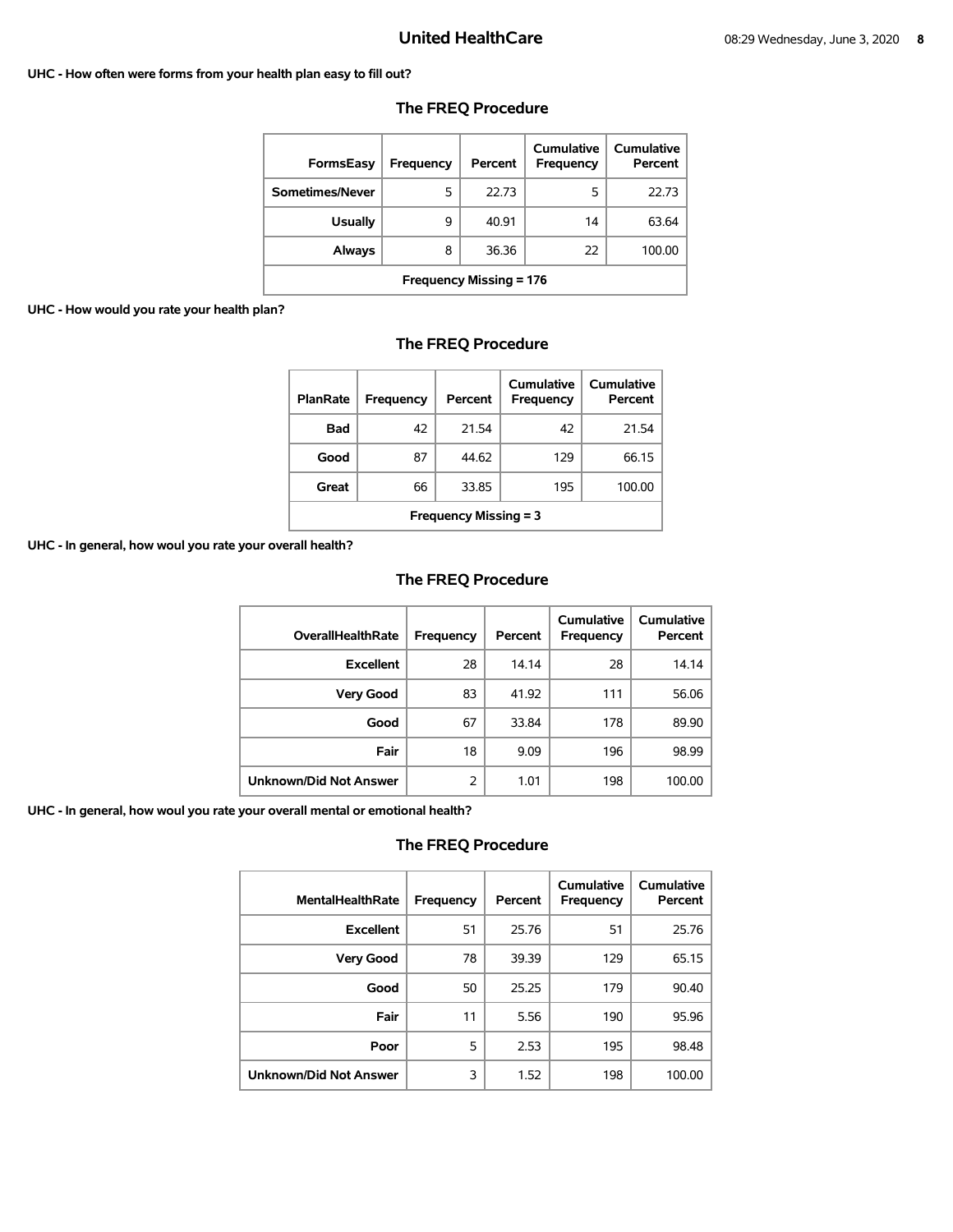### **UHC - Did you look for info in written materials or on the internet about your plan?**

| <b>InternetLook</b>          | Frequency | Percent | Cumulative<br>Frequency | Cumulative<br>Percent |  |
|------------------------------|-----------|---------|-------------------------|-----------------------|--|
| Yes                          | 74        | 37.56   | 74                      | 37.56                 |  |
| No                           | 123       | 62.44   | 197                     | 100.00                |  |
| <b>Frequency Missing = 1</b> |           |         |                         |                       |  |

### **The FREQ Procedure**

**UHC - How often did written materials or the internet provide info you needed regarding your health plan?** 

| <b>InternetProvide</b>         | Frequency | Percent | Cumulative<br>Frequency | Cumulative<br>Percent |  |
|--------------------------------|-----------|---------|-------------------------|-----------------------|--|
| Sometimes/Never                | 26        | 36.62   | 26                      | 36.62                 |  |
| <b>Usually</b>                 | 30        | 42.25   | 56                      | 78.87                 |  |
| Always                         | 15        | 21.13   | 71                      | 100.00                |  |
| <b>Frequency Missing = 127</b> |           |         |                         |                       |  |

# **The FREQ Procedure**

**UHC - Did you look for information on how much you would have to pay for a health service or health equipment?** 

# **The FREQ Procedure**

| <b>CostLook</b>              | Frequency | Percent | Cumulative<br><b>Frequency</b> | <b>Cumulative</b><br>Percent |  |
|------------------------------|-----------|---------|--------------------------------|------------------------------|--|
| Yes                          | 37        | 18.78   | 37                             | 18.78                        |  |
| Νo                           | 160       | 81.22   | 197                            | 100.00                       |  |
| <b>Frequency Missing = 1</b> |           |         |                                |                              |  |

**UHC - How often did you find information on how much you would have to pay for a health service or health equipment?** 

| CostFind                       | Frequency | Percent | Cumulative<br>Frequency | Cumulative<br>Percent |  |
|--------------------------------|-----------|---------|-------------------------|-----------------------|--|
| Sometimes/Never                | 18        | 48.65   | 18                      | 48.65                 |  |
| <b>Usually</b>                 | 12        | 32.43   | 30                      | 81.08                 |  |
| <b>Always</b>                  | 7         | 18.92   | 37                      | 100.00                |  |
| <b>Frequency Missing = 161</b> |           |         |                         |                       |  |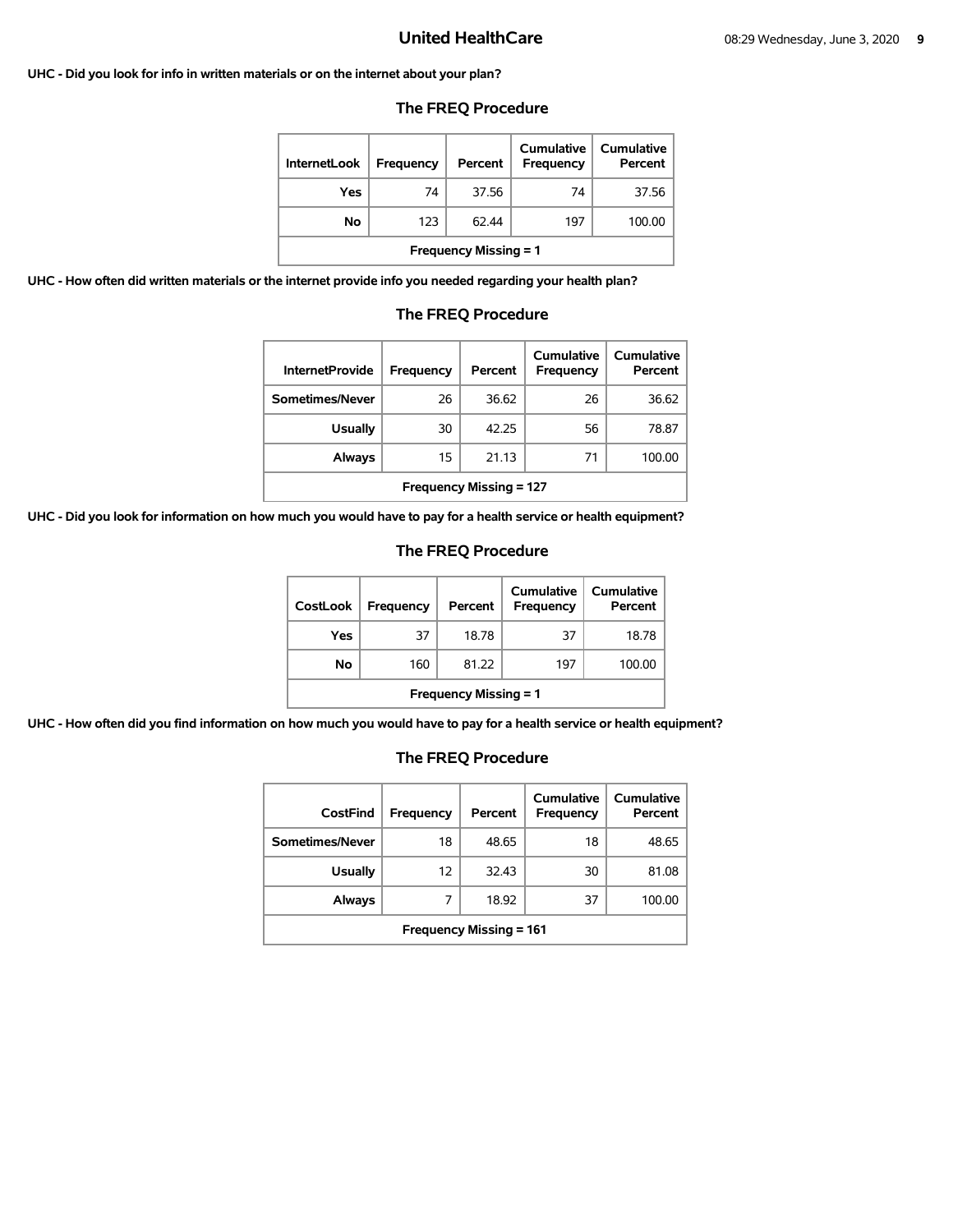### **UHC - Did you look for information on how much you would have to pay for specific prescription medicines?**

# **The FREQ Procedure**

| <b>MedLook</b>               | Frequency | Percent | Cumulative<br>Frequency | Cumulative<br>Percent |  |
|------------------------------|-----------|---------|-------------------------|-----------------------|--|
| Yes                          | 41        | 21.03   | 41                      | 21.03                 |  |
| Νo                           | 154       | 78.97   | 195                     | 100.00                |  |
| <b>Frequency Missing = 3</b> |           |         |                         |                       |  |

**UHC - How often were you able to find information on how much you would have to pay for specific prescription medicines?** 

# **The FREQ Procedure**

| <b>MedFind</b>                 | Frequency | Percent | <b>Cumulative</b><br>Frequency | Cumulative<br>Percent |  |
|--------------------------------|-----------|---------|--------------------------------|-----------------------|--|
| Sometimes/Never                | 19        | 46.34   | 19                             | 46.34                 |  |
| <b>Usually</b>                 | 14        | 34.15   | 33                             | 80.49                 |  |
| <b>Always</b>                  | 8         | 19.51   | 41                             | 100.00                |  |
| <b>Frequency Missing = 157</b> |           |         |                                |                       |  |

**UHC - Did you file any claims for care to your health plan?** 

# **The FREQ Procedure**

| ClaimsSend                    | <b>Frequency</b> | Percent | Cumulative<br>Frequency | <b>Cumulative</b><br>Percent |  |
|-------------------------------|------------------|---------|-------------------------|------------------------------|--|
| Yes                           | 109              | 62.29   | 109                     | 62.29                        |  |
| No                            | 66               | 37.71   | 175                     | 100.00                       |  |
| <b>Frequency Missing = 23</b> |                  |         |                         |                              |  |

**UHC - How often were claims for care to your health plan handled quicly?** 

# **The FREQ Procedure**

| <b>ClaimsQuick</b>            | Frequency | Percent | Cumulative<br>Frequency | Cumulative<br>Percent |  |
|-------------------------------|-----------|---------|-------------------------|-----------------------|--|
| Sometimes/Never               | 8         | 8.08    | 8                       | 8.08                  |  |
| <b>Usually</b>                | 42        | 42.42   | 50                      | 50.51                 |  |
| Always                        | 49        | 49.49   | 99                      | 100.00                |  |
| <b>Frequency Missing = 99</b> |           |         |                         |                       |  |

**UHC - How often were claims for care to your health plan handled correctly?** 

| <b>ClaimsCorrect</b>          | Frequency | Percent | Cumulative<br>Frequency | Cumulative<br>Percent |  |
|-------------------------------|-----------|---------|-------------------------|-----------------------|--|
| Sometimes/Never               | 7         | 6.93    |                         | 6.93                  |  |
| <b>Usually</b>                | 24        | 23.76   | 31                      | 30.69                 |  |
| <b>Always</b>                 | 70        | 69.31   | 101                     | 100.00                |  |
| <b>Frequency Missing = 97</b> |           |         |                         |                       |  |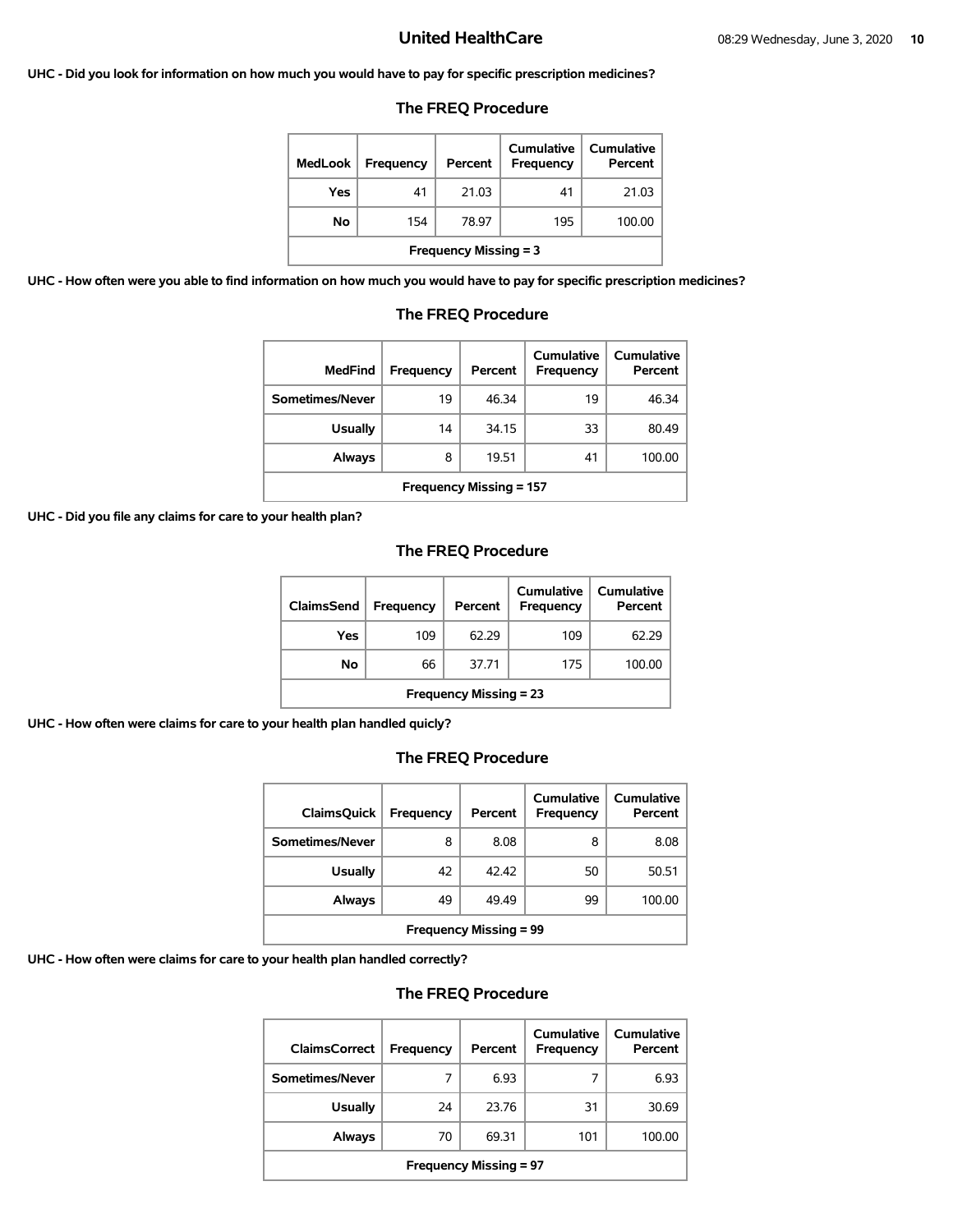### **UHC - Do you now smoke cigarettes or use tobacco every day, some days, or not at all?**

# **The FREQ Procedure**

| Smoke                          | <b>Frequency</b> | Percent | Cumulative<br>Frequency | Cumulative<br>Percent |  |
|--------------------------------|------------------|---------|-------------------------|-----------------------|--|
| Yes                            | 11               | 50.00   | 11                      | 50.00                 |  |
| No                             | 11               | 50.00   | 22                      | 100.00                |  |
| <b>Frequency Missing = 176</b> |                  |         |                         |                       |  |

**UHC - How often were you advised to quit smoking or using tobacco by your doctor/health provider?** 

# **The FREQ Procedure**

| <b>SmokeAdvice</b>             | Frequency | Percent | Cumulative<br>Frequency | Cumulative<br>Percent |  |
|--------------------------------|-----------|---------|-------------------------|-----------------------|--|
| Sometimes/Never                | 14        | 66.67   | 14                      | 66.67                 |  |
| <b>Usually</b>                 | 3         | 14.29   | 17                      | 80.95                 |  |
| Always                         | 4         | 19.05   | 21                      | 100.00                |  |
| <b>Frequency Missing = 177</b> |           |         |                         |                       |  |

**UHC - How often was medication recommended to help quit smoking/tobacco products by your doctor/health provider?** 

| <b>SmokeMedicine</b>           | Frequency | Percent | Cumulative<br>Frequency | Cumulative<br>Percent |  |
|--------------------------------|-----------|---------|-------------------------|-----------------------|--|
| Sometimes/Never                | 17        | 80.95   | 17                      | 80.95                 |  |
| <b>Usually</b>                 | 2         | 9.52    | 19                      | 90.48                 |  |
| <b>Always</b>                  | 2         | 9.52    | 21                      | 100.00                |  |
| <b>Frequency Missing = 177</b> |           |         |                         |                       |  |